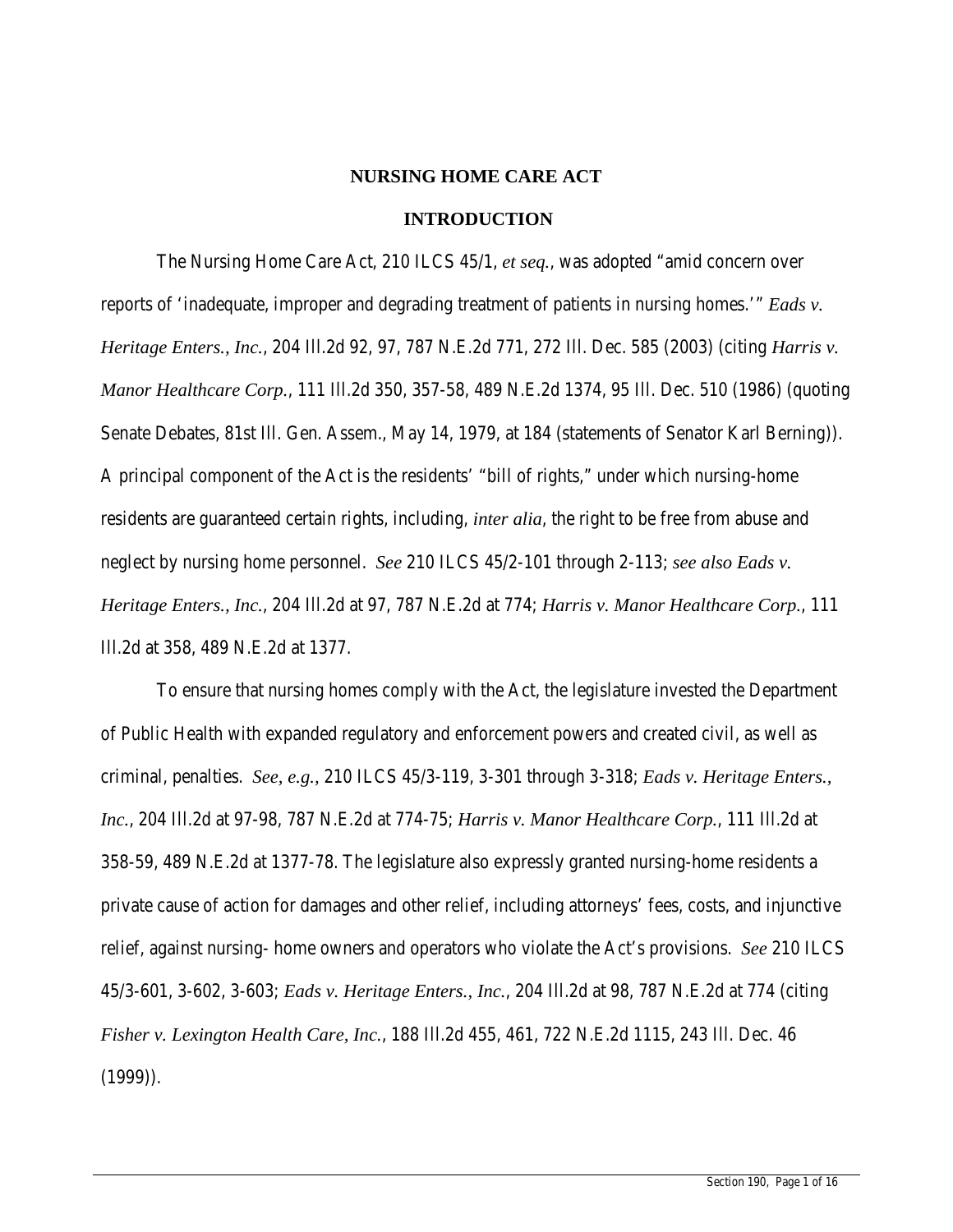Article II of the Act enumerates the statutory rights of residents, *see* 210 ILCS 45/2-101, *et seq.*, and the statutory responsibilities of owners and facilities. *See* 210 ILCS 45/2-201, *et seq*. For example, under the Act, facilities shall establish clear and unambiguous written policies and procedures, available for inspection by any person, to implement the responsibilities and rights set forth in Article II. *See* 210 ILCS 45/2-210. In addition, the trial court may instruct and jurors may consider the Department of Public Health's administrative regulations promulgated by the Act, along with the Act's statutory language, in determining whether a facility violated a resident's rights. *Graves v. Rosewood Care Ctr., Inc.*, 968 N.E.2d 103, 360 Ill. Dec. 24 (5<sup>th</sup> Dist. 2012).

The Act provides*, inter alia*, that the owner and licensee of a nursing-home facility are liable to a resident for any intentional or negligent act or omission of their agents or employees that injures the resident. *See* 210 ILCS 45/3-601. Among the wrongs that the Act is designed to deter, are "abuse" and "neglect" of residents. As defined by the Act, "'[a]buse' means any physical or mental injury or sexual assault inflicted on a resident other than by accidental means in a facility." 210 ILCS 45/1-103. As defined by the Act, "'[n]eglect' means a facility's failure to provide, or willful withholding of, adequate medical care, mental health treatment, psychiatric rehabilitation, personal care, or assistance with activities of daily living that is necessary to avoid physical harm, mental anguish, or mental illness of a resident." 210 ILCS 45/1-117.

Unlike in cases of abuse and neglect, the Act does not necessarily extend vicarious liability to facility owners and licensees in cases where the violation of the Act only relates to misappropriation of a resident's property, as opposed to an "injury" to the resident, because "the legislature did not intend to make nursing homes insurers of their residents' personal property." *Starr v. Leininger*, 198 Ill. App. 3d 622, 625, 556 N.E.2d 266, 144 Ill. Dec. 799 (3rd Dist. 1990). In contrast, in cases involving any intentional or negligent act (e.g., abuse and neglect) resulting in physical or mental injury to a resident, the typical exculpating defenses (e.g., scope of employment)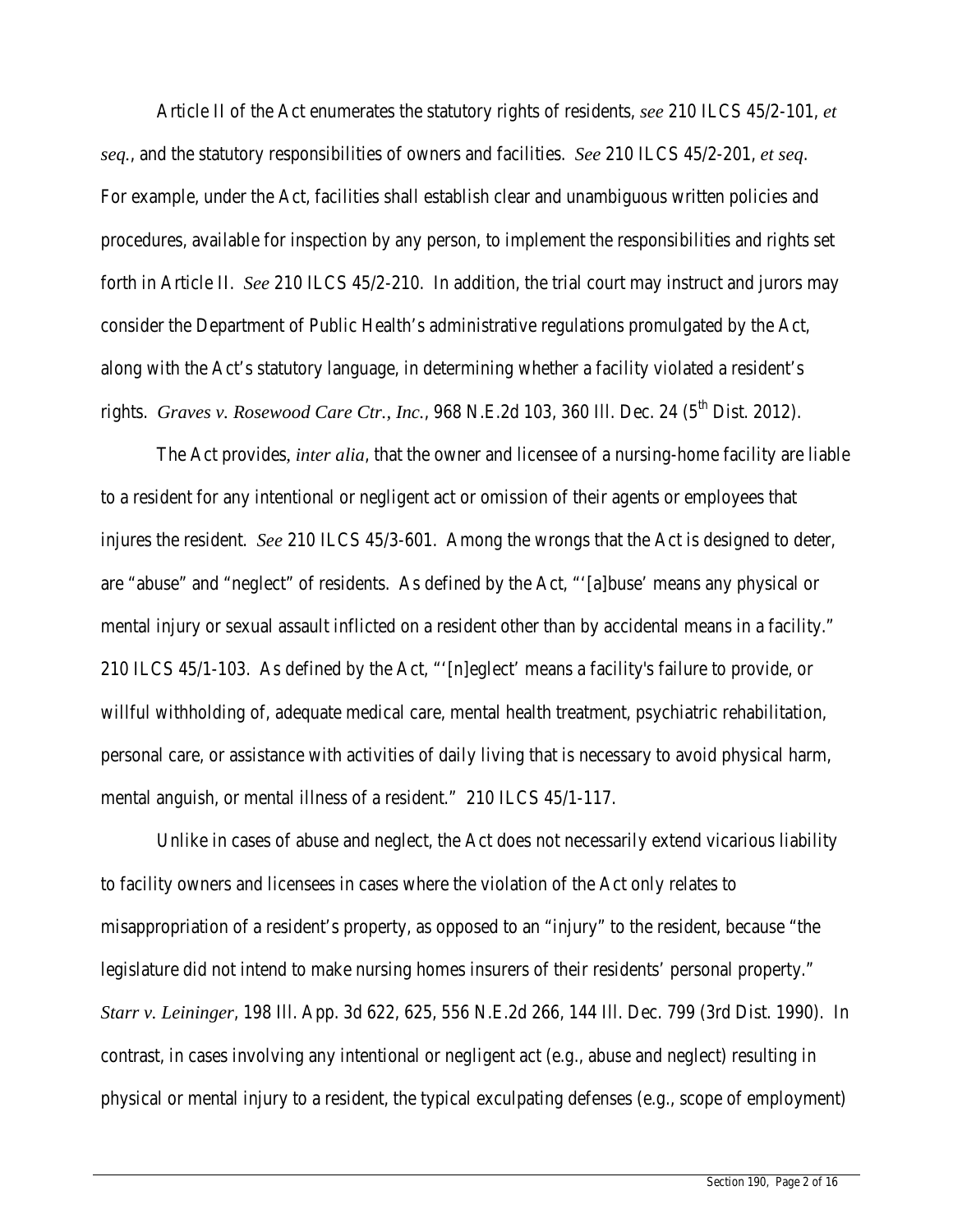are not available to nursing-home facilities. *See Maplewood Care, Inc. v. Arnold*, 2013 IL App (1st) 120602, ¶64, 991 N.E.2d 1, 371 Ill. Dec. 914; *see also* IPI 190.8 (Notes on Use).

To encourage the ability of facility residents to file complaints with the Department of Public Health or to bring private civil actions, the Act makes it illegal for a licensee of a facility, or its agents and employees, to transfer, discharge, evict, harass, dismiss, or retaliate against a resident, a resident's representative, or any employee or agent who makes a report, files a complaint, or brings a legal action. *See* 210 ILCS 45/3-608. Generally, the Act also renders null and void any "waiver" of a resident's right to sue or right to a jury trial. *See* 210 ILCS 4/3-606; 4/3-607. However, where a valid and otherwise enforceable contract is shown to exist between the resident and the facility, the Federal Arbitration Act, 9 U.S.C. § 2 (2000), preempts the "anti-waiver" provision of the Act and provides for enforcement of an arbitration clause contained within a resident/facility service agreement. *Carter v. SSC Odin Operating Co., LLC,* 237 Ill.2d 30, 927 N.E.2d 1207, 340 Ill. Dec. 196 (2010).

In addition to the rights of living residents, an executor of the estate of a deceased resident may bring the decedent's cause of action against a nursing home for statutory violations of the Act pursuant to the Survival Act. *Myers v. Heritage Enters., Inc*., 332 Ill. App. 3d 514, 773 N.E.2d 767, 266 Ill. Dec. 32 (4th Dist. 2002). However, dependent next of kin of a deceased resident may not bring an action under this Act for wrongful death, but must do so under the Wrongful Death Act, 740 ILCS 180/1, *et seq*.; *see Pietrzyk v. Oak Lawn Pavilion, Inc.*, 329 Ill. App. 3d 1043, 769 N.E.2d 134, 263 Ill. Dec. 932 (1st Dist. 2002). Unlike a Survival Act claim, a Wrongful Death Act claim is not an asset of the deceased's estate. Thus, a facility cannot compel arbitration of a claim brought under the Wrongful Death Act. *Carter v. SSC Odin Operating Co.*, *LLC*, 2012 IL 113204, ¶¶ 56- 61, 976 N.E.2d 344, 364 Ill. Dec. 66.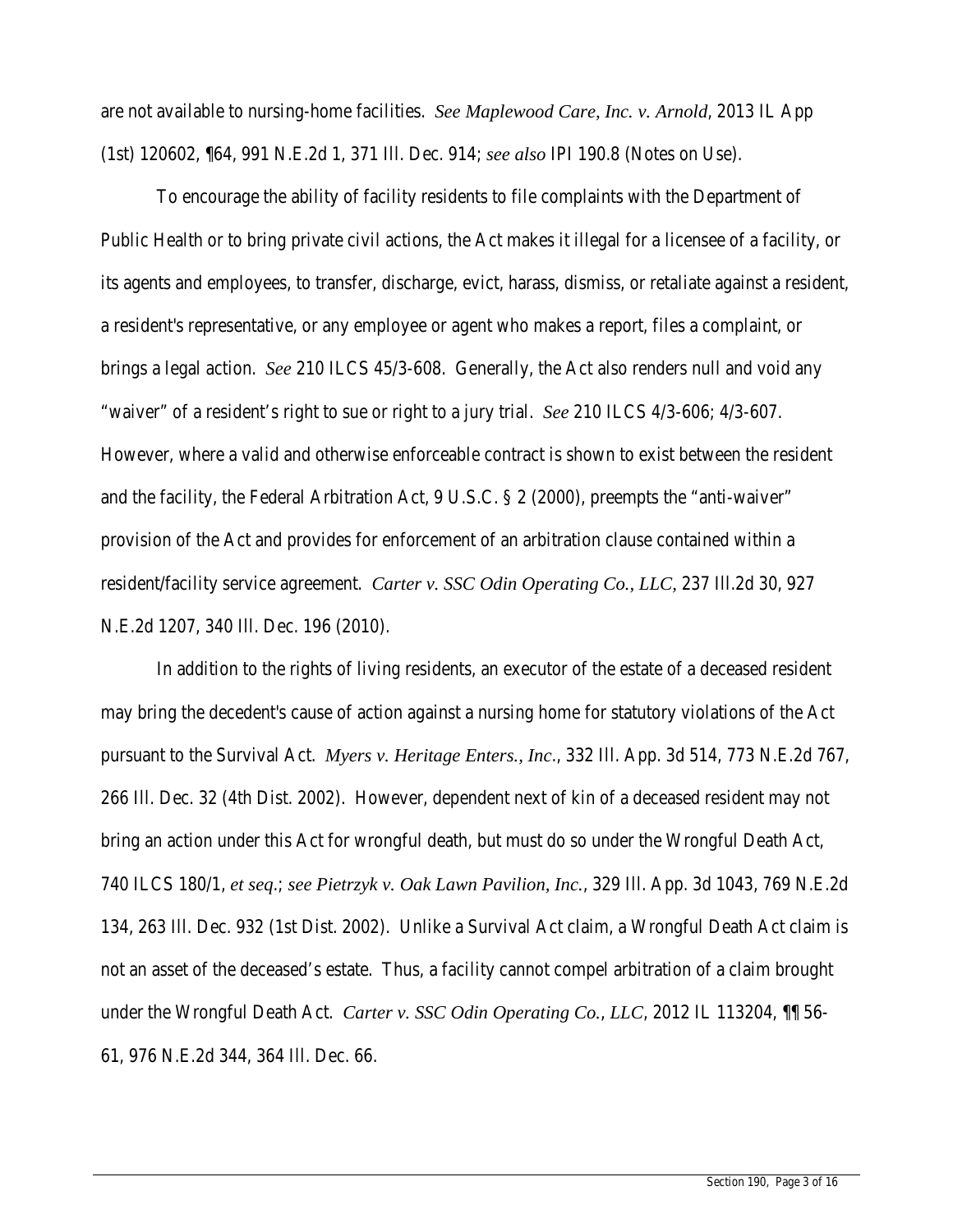An action under the Act is not an action for "healing art malpractice" within the meaning of 735 ILCS 5/2-622, and therefore, a plaintiff who asserts a private right of action under the Act is not required to comply with the mandates of section 2-622. *Eads v. Heritage Enters., Inc.*, 204 Ill.2d at 108-09, 787 N.E.2d at 779-80. Although claims under the Act may sometimes involve a resident's medical care, they do not directly implicate the individual health-care providers. *Id.* Rather, the only defendants liable for damages, costs, and attorneys' fees under the Act are the owners and licensees of the nursing home. *Id.* Medical malpractice lawsuits against the individuals who actually provided the care must be asserted independently of the Act. *Id.* at 109.

The Act allows residents to recover common-law punitive damages upon proof of willful and wanton misconduct on the part of defendants. *Eads v. Heritage Enters.*, *Inc.*, 204 Ill. 2d at 104, 787 N.E.2d at 777-78. However, because the Act does not provide for statutory punitive damages, a resident's right to common-law punitive damages is extinguished when the patient dies. *Vincent v. Alden-Park Strathmoor, Inc.*, 241 Ill. 2d 495, 948 N.E.2d 610, 350 Ill. Dec. 330 (2011).

The Act's allowance for the recovery of attorneys' fees, *see* 210 ILCS 45/3-602, is intended to encourage lawyers to take cases that may be of little monetary value. Fees need not be proportional to the verdict because fees in direct proportion to the damages would discourage private enforcement of the Act. *Berlak v. Villa Scalabrini Home for the Aged, Inc.*, 284 Ill. App. 3d 231, 671 N.E.2d 768, 219 Ill. Dec. 601 (1st Dist. 1996). Although attorneys' fees are not recoverable under either common law or the Wrongful Death Act, they are recoverable if the wrongful death claim is "intertwined" with a survival action pursued under the Act. *Id.*

*Introduction approved July 2014.*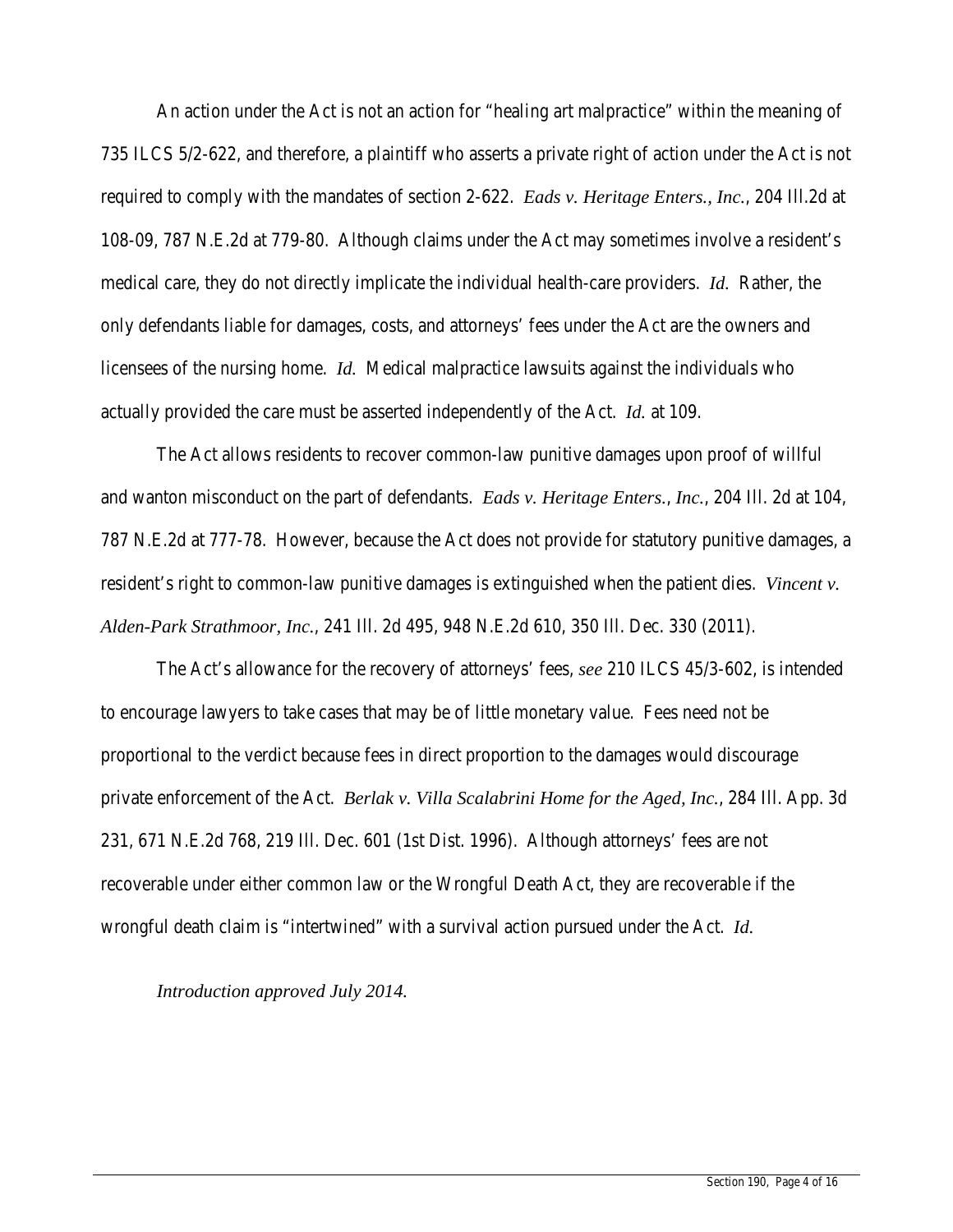### **190.01 Nursing Home Care Act – Statutory Provisions**

There was in force in the State of Illinois at the time of the occurrence a statute known as the Nursing Home Care Act which provided that the owner and licensee of facilities that provide personal care, sheltered care or nursing care to residents are liable to any resident for [any intentional act or omission] [and] [or] [any negligent act or omission] [of their agent or employee] that injures the resident.

*Instruction, Notes and Comment approved May 2014.*

#### **Notes on Use**

The bracketed language should be selected to fit the allegations of the specific case. For example, in cases involving abuse, the bracketed language referencing intentional acts or omissions should be utilized. Cases of neglect involving the failure to provide adequate care should use the bracketed language referencing negligent acts or omissions. Cases involving negligent acts or omissions should be accompanied by IPI 10.01. Cases involving intentional or willful conduct should be accompanied by IPI 14.01. If agency is an issue in the case, IPI 190.08 and IPI 190.09 should be submitted.

#### **Comment**

This instruction paraphrases the pertinent portions of 210 ILCS 45/3-601. Unlike professional negligence cases in which doctors and nurses are liable for violations of the standard of care, in a Nursing Home Care Act case owners and licensees are liable for intentional or negligent acts. Because a cause of action under the Act is distinct from a cause of action for medical malpractice, no report under 735 ILCS 5/2-622 is required. *Eads v. Heritage Enters., Inc.*, 204 Ill.2d 92, 787 N.E.2d 771, 272 Ill. Dec. 585 (2003). Negligence and neglect under the Act have been defined as the failure to provide adequate care which has been found to be synonymous with ordinary care, due care, and reasonable care. *Harris v. Manor Health Care Corp.*,111 Ill.2d 350, 489 N.E.2d 1374, 95 Ill. Dec. 510 (1986). For this reason, IPI 10.01 defining negligence should be utilized instead of IPI 105.01 for negligence allegations made under the Act. If the claim alleges willful conduct, IPI 14.01 should be submitted. If a claim for professional negligence is made under a separate count, IPI 105.01 should also be submitted.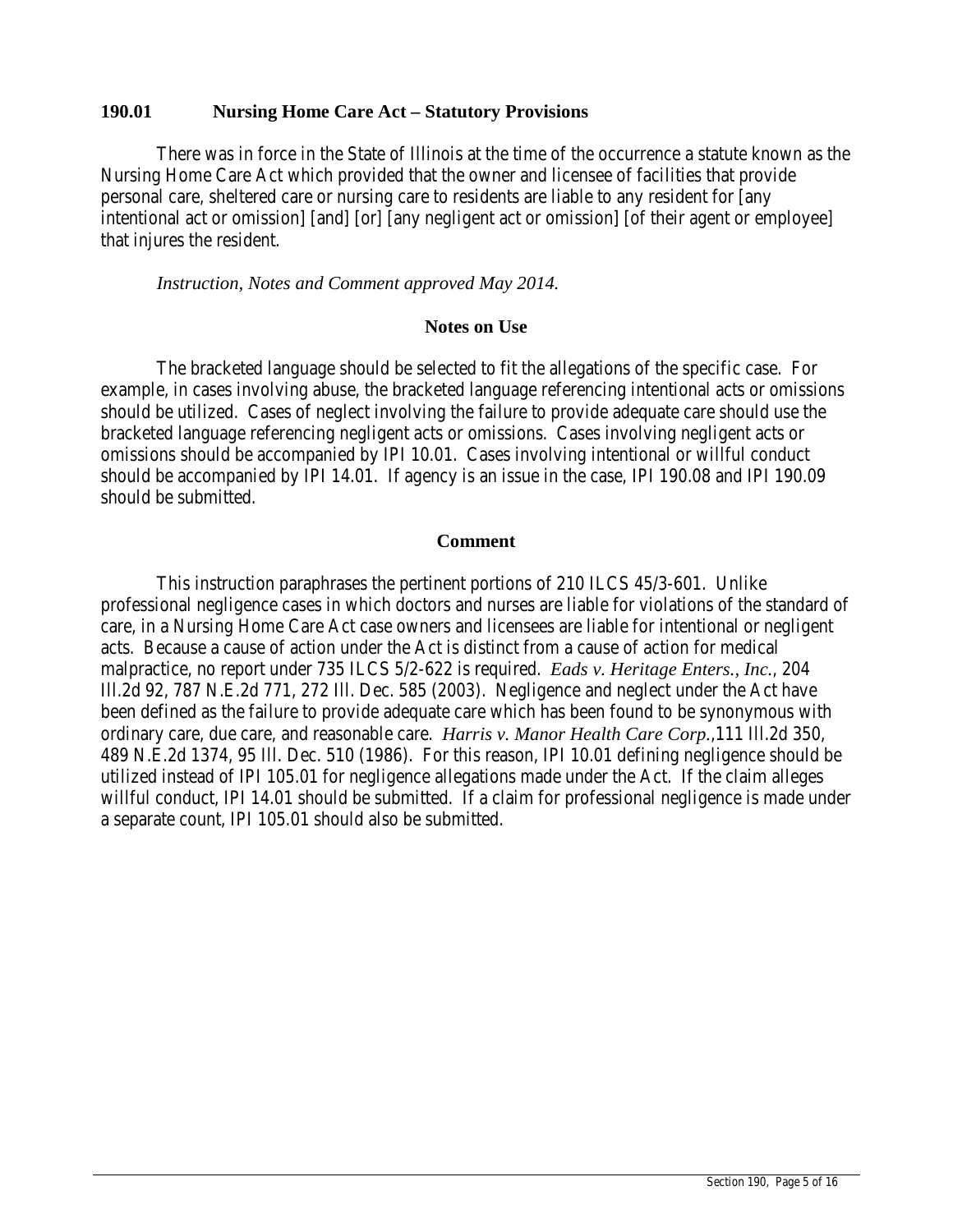| 190.02 | Nursing Home Care Act – Issues Made by the Pleadings – No Issue as to Agency                                                                                                                                                                                                                                                     |  |  |  |
|--------|----------------------------------------------------------------------------------------------------------------------------------------------------------------------------------------------------------------------------------------------------------------------------------------------------------------------------------|--|--|--|
| $[1]$  | [The plaintiff claims that the defendant(s) (was) (were) the (licensee) (and) (or)                                                                                                                                                                                                                                               |  |  |  |
|        | name of facility                                                                                                                                                                                                                                                                                                                 |  |  |  |
| $[2]$  | name of resident                                                                                                                                                                                                                                                                                                                 |  |  |  |
|        | name of facility                                                                                                                                                                                                                                                                                                                 |  |  |  |
| $[3]$  | name of resident                                                                                                                                                                                                                                                                                                                 |  |  |  |
|        | damage and that the defendant[s] violated the Nursing Home Care Act in that:                                                                                                                                                                                                                                                     |  |  |  |
|        | [The defendant negligently]<br>A.                                                                                                                                                                                                                                                                                                |  |  |  |
|        | <b>B.</b><br>[The defendant intentionally]                                                                                                                                                                                                                                                                                       |  |  |  |
|        | [Set forth in simple form without undue emphasis or repetition those<br>allegations of the complaint asserting abuse or neglect under the Act or<br>violations of federal or state regulations that have not been withdrawn or<br>ruled out by the court and are supported by the evidence.]                                     |  |  |  |
| $[4]$  | The plaintiff further claims that one or more of the foregoing was a proximate cause<br>name of resident<br>The defendant(s) (denies) (deny) [that it violated the Nursing Home Care Act] [and]<br>[that (it) (they) (was) (were) an (owner) (licensee) of a facility covered under this<br>name of resident<br>name of facility |  |  |  |
| $[5]$  |                                                                                                                                                                                                                                                                                                                                  |  |  |  |
| [6]    | [The defendant(s) (denies) (deny) that any claimed act or omission on the<br>claimed<br>name of resident<br>injuries].                                                                                                                                                                                                           |  |  |  |
| $[7]$  | (was<br>name of resident                                                                                                                                                                                                                                                                                                         |  |  |  |
|        | injured) (or) sustained damages (to the extent claimed)].                                                                                                                                                                                                                                                                        |  |  |  |
| [8]    | name of resident                                                                                                                                                                                                                                                                                                                 |  |  |  |
|        | contributorily negligent in one or more of the following respects].                                                                                                                                                                                                                                                              |  |  |  |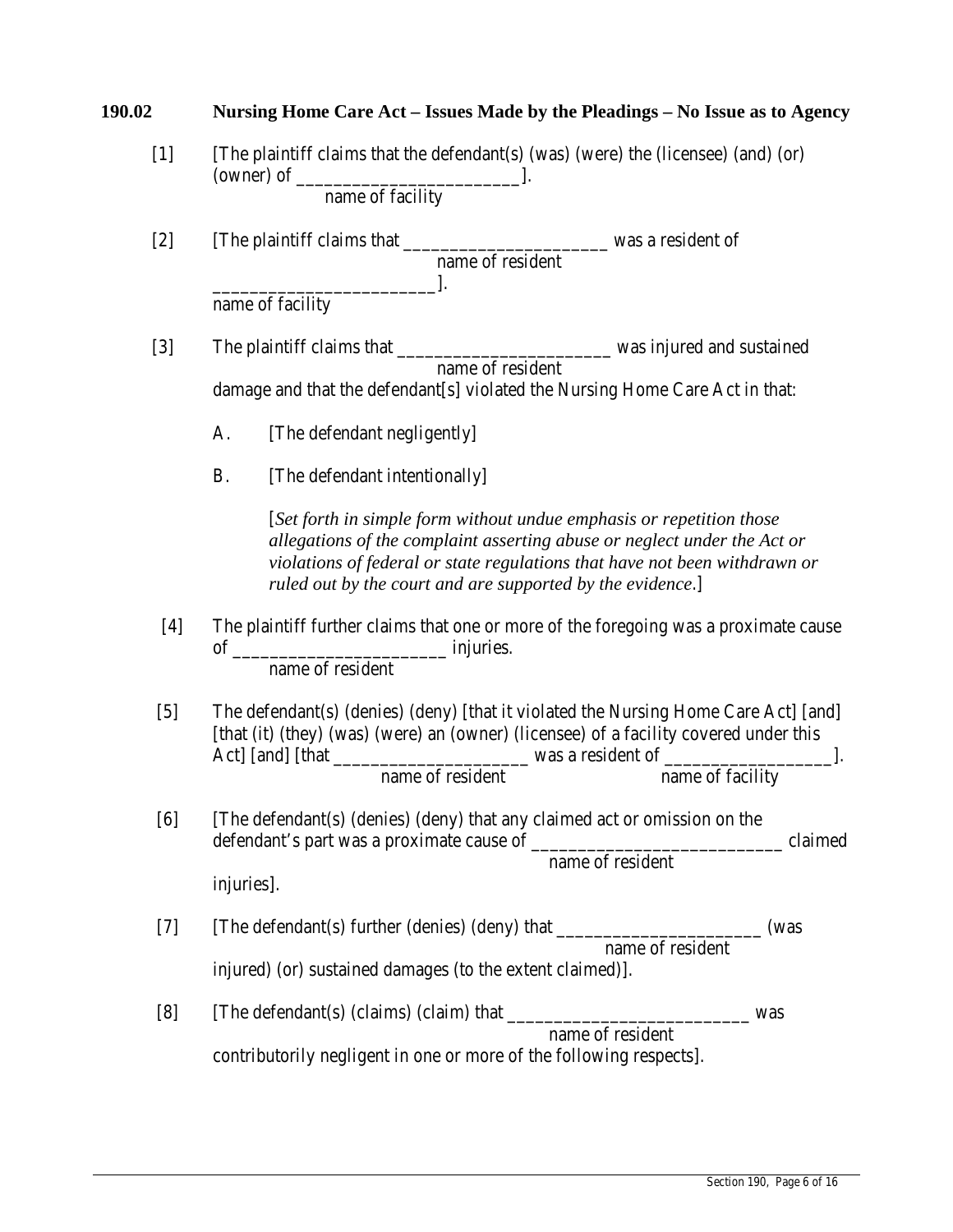[*Set forth in simple form without undue emphasis or repetition those allegations of the answer as to the plaintiff's contributory negligence that have not been withdrawn or ruled out by the court and are supported by the evidence*].

| [9] | The defendant(s) further claim(s) that one or more of the foregoing was (a) (the |            |  |  |  |  |
|-----|----------------------------------------------------------------------------------|------------|--|--|--|--|
|     | sole) proximate cause of the                                                     | injuries]. |  |  |  |  |
|     | name of resident                                                                 |            |  |  |  |  |
|     |                                                                                  |            |  |  |  |  |

| $[10]$ | The plaintiff (denies that                                                    | did any of the things |
|--------|-------------------------------------------------------------------------------|-----------------------|
|        | name of resident                                                              |                       |
|        | claimed by defendant) (denies                                                 | was negligent in      |
|        | name of resident                                                              |                       |
|        | doing any of the things claimed by the defendant to the extent claimed by the |                       |
|        |                                                                               |                       |
|        |                                                                               | name of resident      |
|        | part was a proximate cause of ______                                          | claimed injuries).    |
|        | name of resident                                                              |                       |

*Instruction and Notes approved May 2014.*

## **Notes on Use**

The bracketed material in paragraphs 1 and 2 should only be utilized if the defendant raises these issues as defenses. Similarly, the bracketed language in paragraph 8 should only be utilized if the defendant claims the resident was contributorily negligent and the plaintiff's allegations involve negligent or reckless acts or omissions. Allegations involving intent are not subject to contributory negligence. *Poole v. City of Rolling Meadows*, 167 Ill. 2d 41, 656 N.E.2d 768, 212 Ill. Dec. 171 (1995).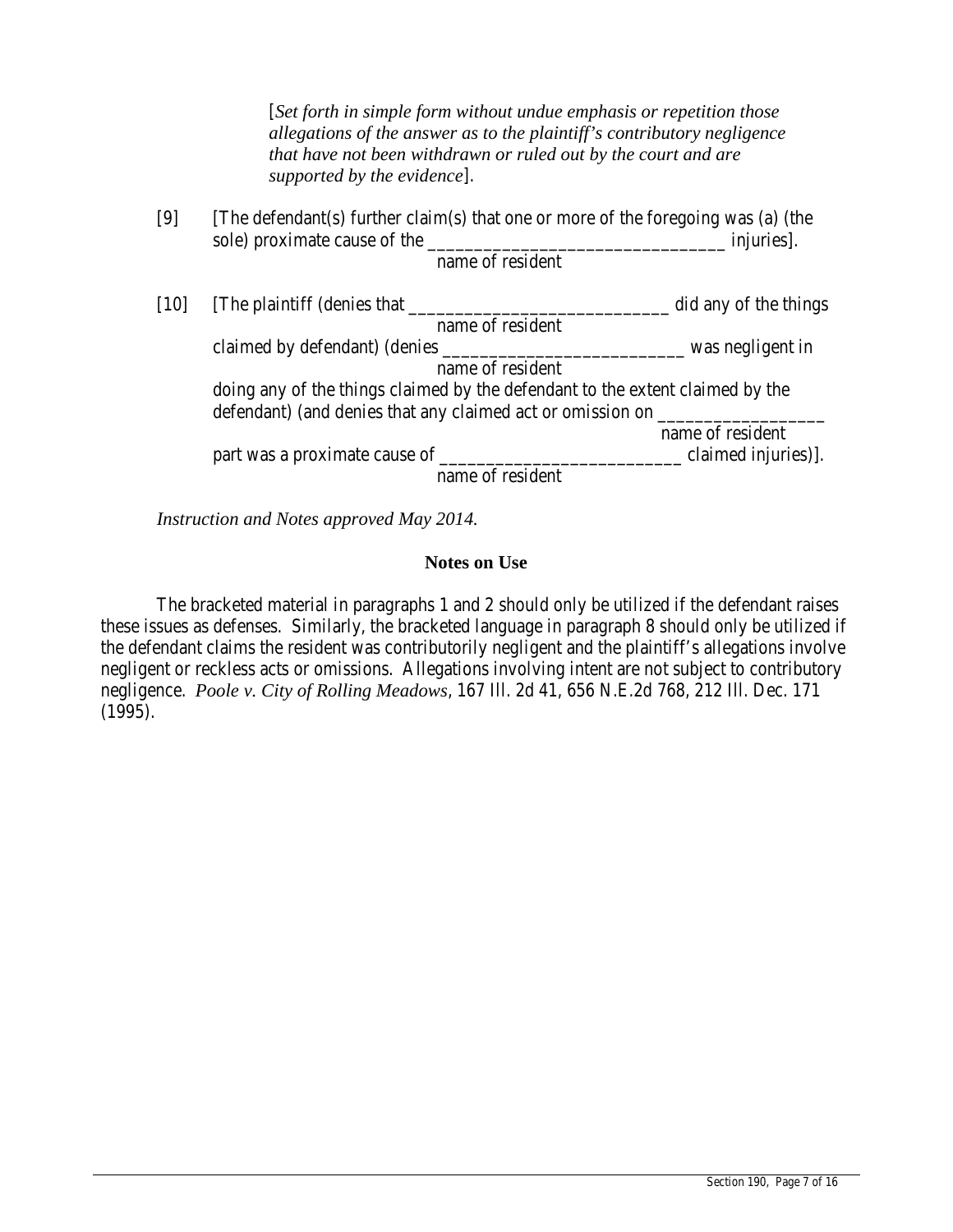## **190.03 Nursing Home Care Act – Burden of Proof – No Contributory Negligence**

The plaintiff has the burden of proving each of the following propositions:

[First, that \_\_\_\_\_\_\_\_\_\_\_\_\_\_\_\_\_\_\_\_\_ was injured and sustained damages [while name of resident was a resident of  $\qquad$ ]; name of resident name of facility

[Second, that the defendant[s] [were] [was] the [owner] [and] [licensee] of a covered facility];

Third, that the defendant[s] [negligently] [and] [or] [intentionally] violated the Nursing Home Care Act in one of the ways claimed by the plaintiff as stated to you in these instructions;

Fourth, that the defendant's violation of the Nursing Home Care Act was a proximate cause of the injury to the plaintiff.

If you find from your consideration of all the evidence that each of these propositions has been proved, then your verdict should be for the plaintiff. On the other hand, if you find from your consideration of all of the evidence that any of these propositions has not been proved, then your verdict should be for the defendant.

*Instruction and Notes approved May 2014.*

#### **Notes on Use**

If the allegations in the case involve negligence, IPI 10.01 should be given. If the allegations involve willful conduct, IPI 14.01 should be given.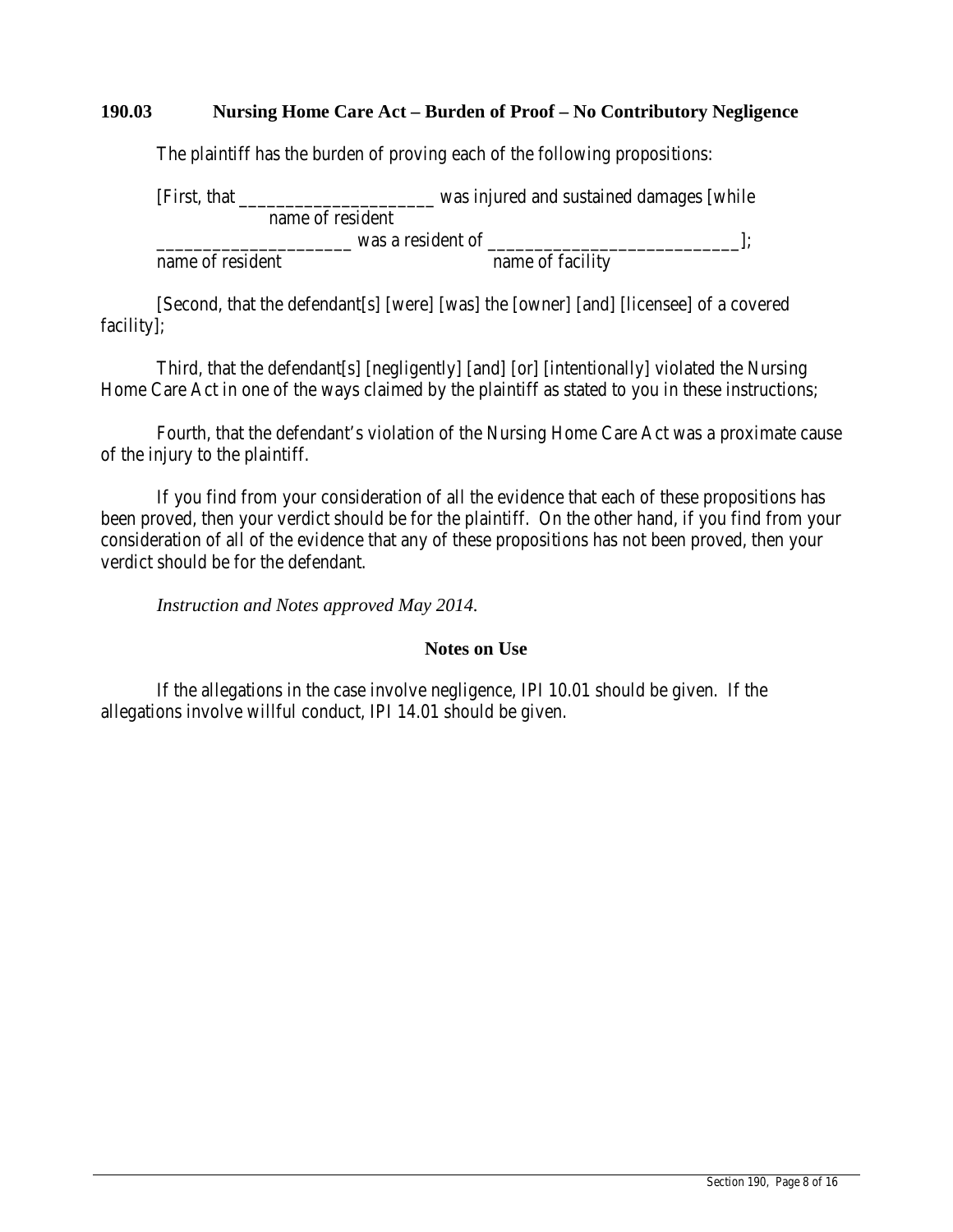## **190.03.01 Nursing Home Care Act – Burden of Proof – Contributory Negligence an Issue**

The plaintiff has the burden of proving each of the following propositions:

| [First, that]    |                  |                   | was injured and sustained damages [while |  |
|------------------|------------------|-------------------|------------------------------------------|--|
|                  | name of resident |                   |                                          |  |
|                  |                  | was a resident of |                                          |  |
| name of resident |                  |                   | name of facility                         |  |

[Second, that the defendant[s] [was] [were] the [owner] [and] [licensee] of a covered facility];

Third, that the defendant[s] violated the Nursing Home Care Act in one of the ways claimed by the plaintiff as stated to you in these instructions;

Fourth, that the defendant's violation of the Nursing Home Care Act was a proximate cause of the injury to the plaintiff.

If you find from your consideration of all the evidence that any of these propositions has not been proved, then your verdict shall be for the defendant. On the other hand, if you find from your consideration of all the evidence that each of these propositions has been proved, then you must consider the defendant's claim that the plaintiff was contributorily negligent.

As to that claim, the defendant has the burden of proving both of the following propositions:

A. That  $\qquad \qquad \text{ated or failed to act in one of the ways claimed}$ name of resident

by the defendant as stated to you in these instructions and that in so acting, or failing to act, was negligent;

name of resident

B. That \_\_\_\_\_\_\_\_\_\_\_\_\_\_\_\_\_\_\_\_\_\_ negligence was a proximate cause of [his] [her] name of resident

injury.

If you find from your consideration of all of the evidence that the plaintiff has proved all the propositions required of the plaintiff and that the defendant has not proved both of the propositions required of the defendant, then your verdict shall be for the plaintiff and you shall not reduce plaintiff's damages.

If you find from your consideration of all the evidence that the defendant has proved both of the propositions required of the defendant, and if you find that \_\_\_\_\_\_\_\_\_\_\_\_\_\_\_\_

name of resident

contributory negligence was more than 50% of the total proximate cause of the injury or damage for which recovery is sought, then your verdict shall be for the defendant.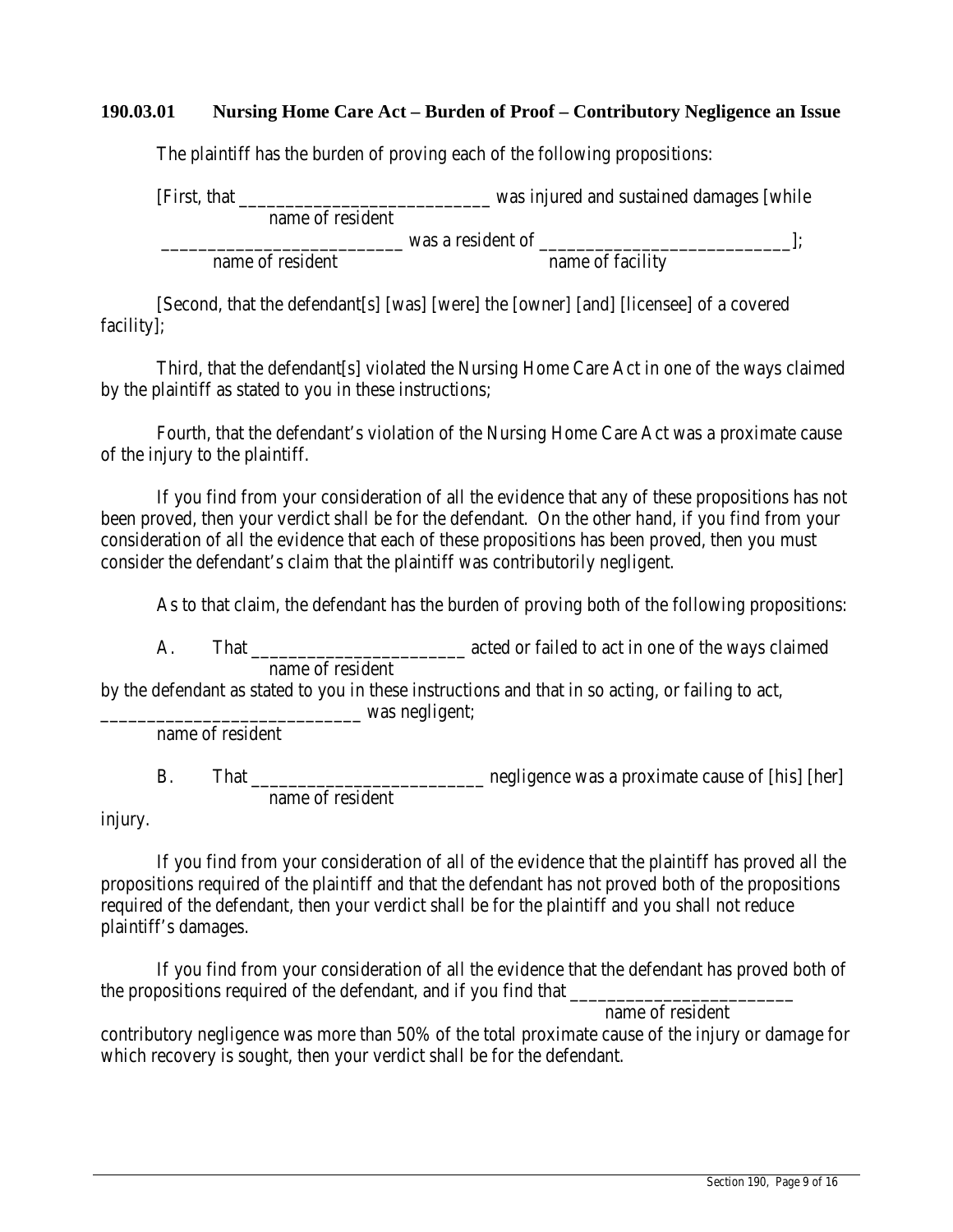If you find from your consideration of all the evidence that the defendant has proved both of the propositions required of the defendant, and if you find that \_\_\_\_\_\_\_\_\_\_\_\_\_\_\_\_

name of resident contributory negligence was 50% or less of the total proximate cause of the injury or damage for which recovery was sought, then your verdict shall be for the plaintiff and you shall reduce the plaintiff's damages in the manner stated to you in these instructions.

*Instruction and Notes approved May 2014.*

### **Notes on Use**

This instruction should only be utilized if plaintiff's allegations involve negligent or reckless conduct and should be accompanied by IPI 10.01 and IPI 11.01 and/or IPI 14.01 and IPI 14.02 or IPI B14.03. Contributory negligence is not a defense to intentional acts and for this reason this instruction should not be utilized in cases where only intentional acts are alleged by the plaintiff. *Poole v. City of Rolling Meadows*, 167 Ill.2d 41, 656 N.E.2d 768, 212 Ill. Dec. 171 (1995). This instruction will need to be modified if the plaintiff is presenting to the jury theories of recovery that allege both purely intentional acts and acts that amount to negligent or reckless conduct. In such cases, this instruction should be modified so that the jury is instructed that there should be no reduction for those allegations involving intentional conduct.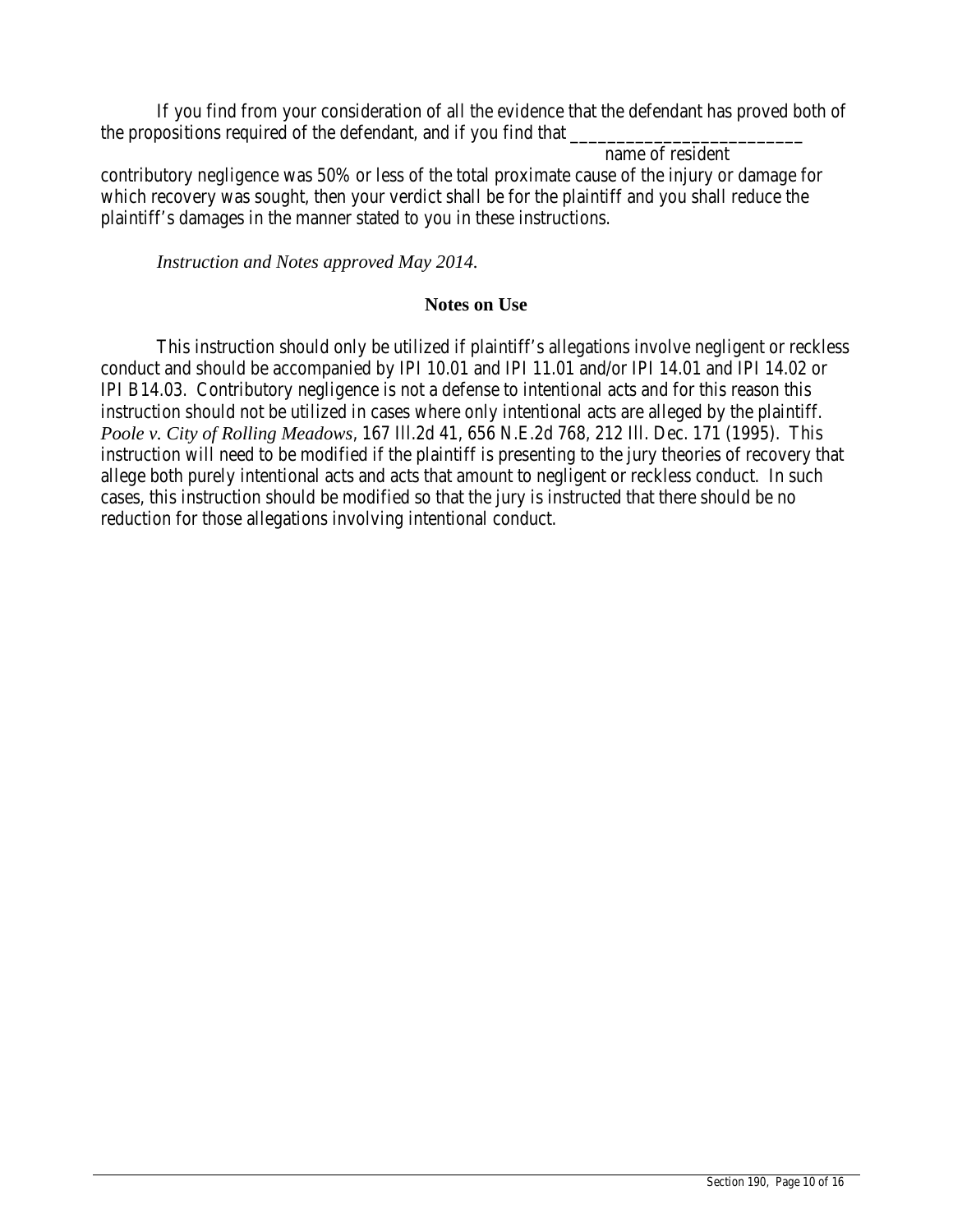# **190.04 Abuse – Definition**

Abuse means any physical or mental injury or sexual assault inflicted on a resident other than by accidental means in a facility.

*Instruction and Notes approved May 2014.*

## **Notes on Use**

This instruction should only be given if abuse is an issue in the case.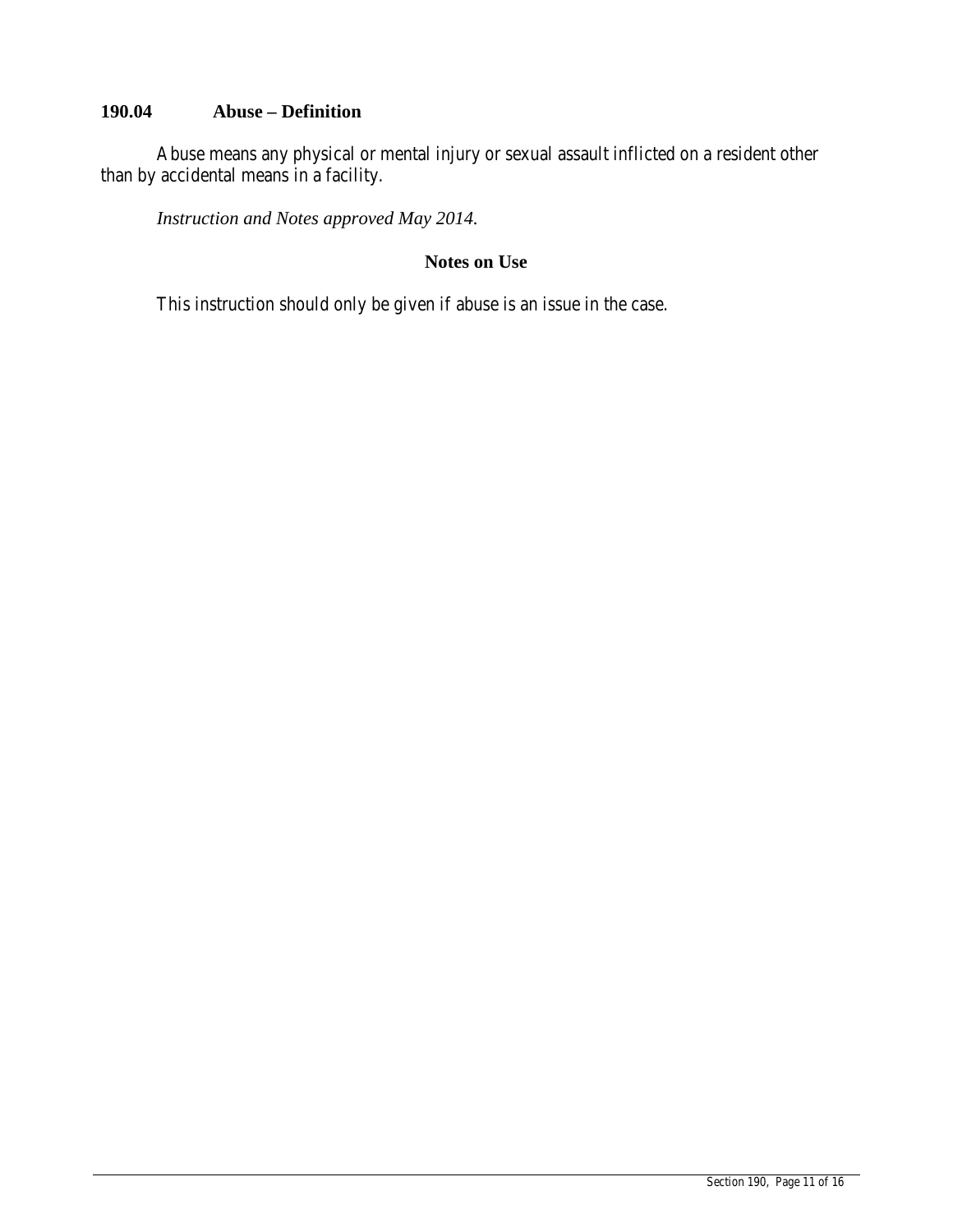## **190.05 Neglect – Definition**

Neglect means a facility's failure to provide, or willful withholding of, adequate medical care, mental health treatment, psychiatric rehabilitation, personal care, or assistance with activities of daily living that are necessary to avoid physical harm, mental anguish, or mental illness of a resident.

*Instruction and Notes approved May 2014.*

## **Notes on Use**

This instruction should only be given if neglect is an issue in the case.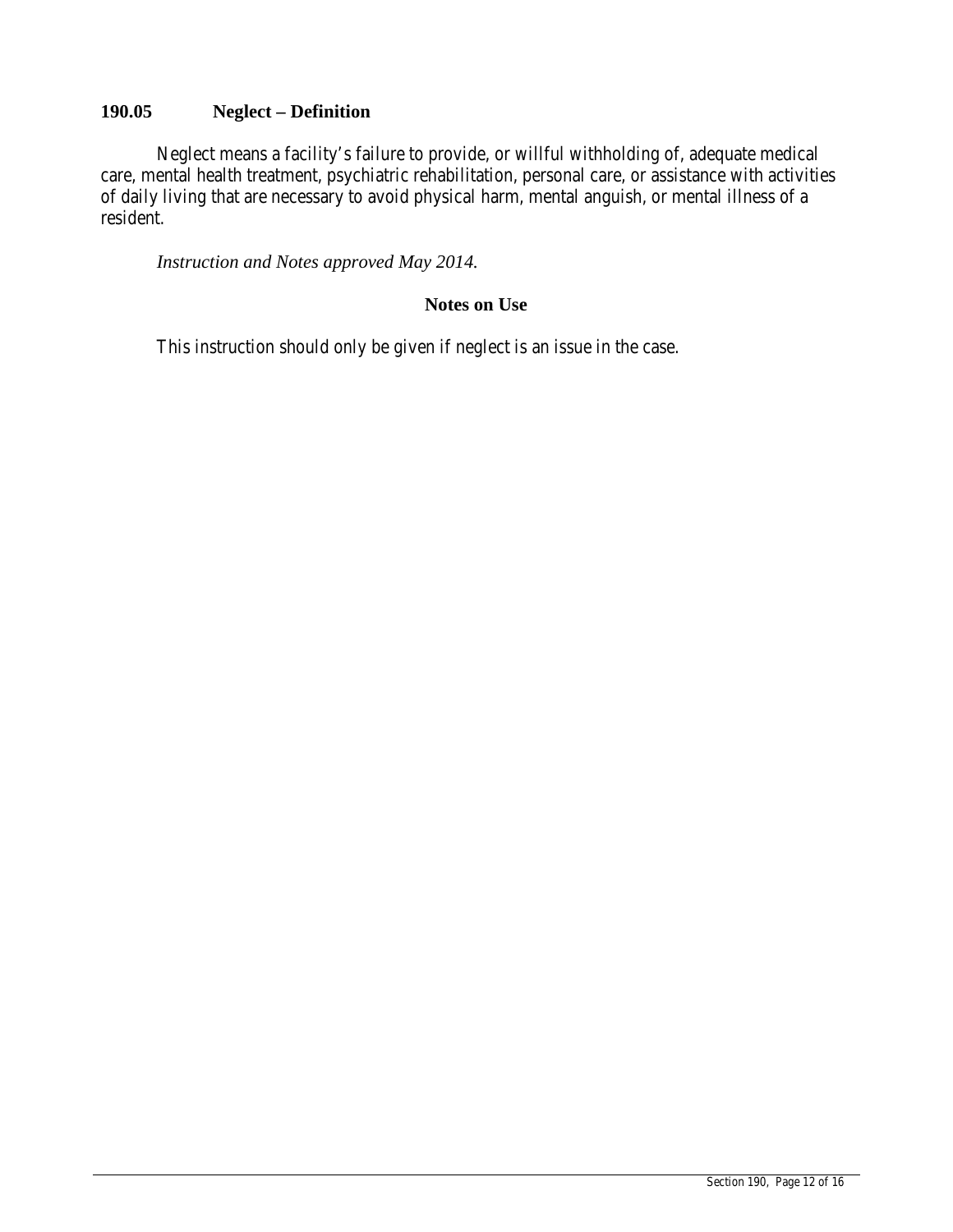# **190.06 Licensee – Definition**

Licensee means the individual or entity licensed to operate the facility.

*Instruction and Notes approved May 2014.*

## **Notes on Use**

This instruction should only be given if the defendant disputes that it is a licensee.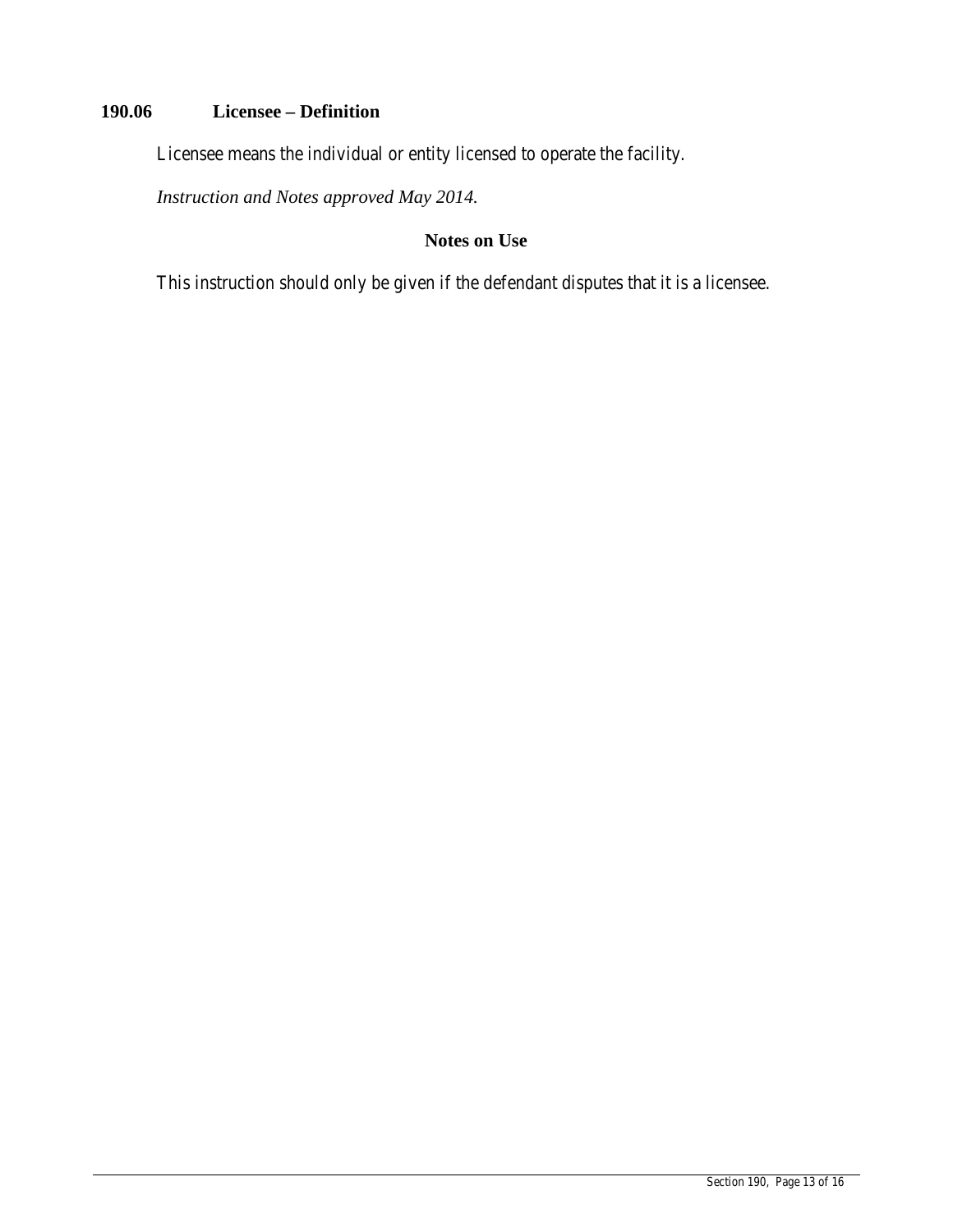# **190.07 Owner – Definition**

Owner means the individual, partnership, corporation, association or other person [who owns] [operates] a facility.

*Instruction and Notes approved May 2014.*

## **Notes on Use**

This instruction should only be given if the defendant disputes it is an owner.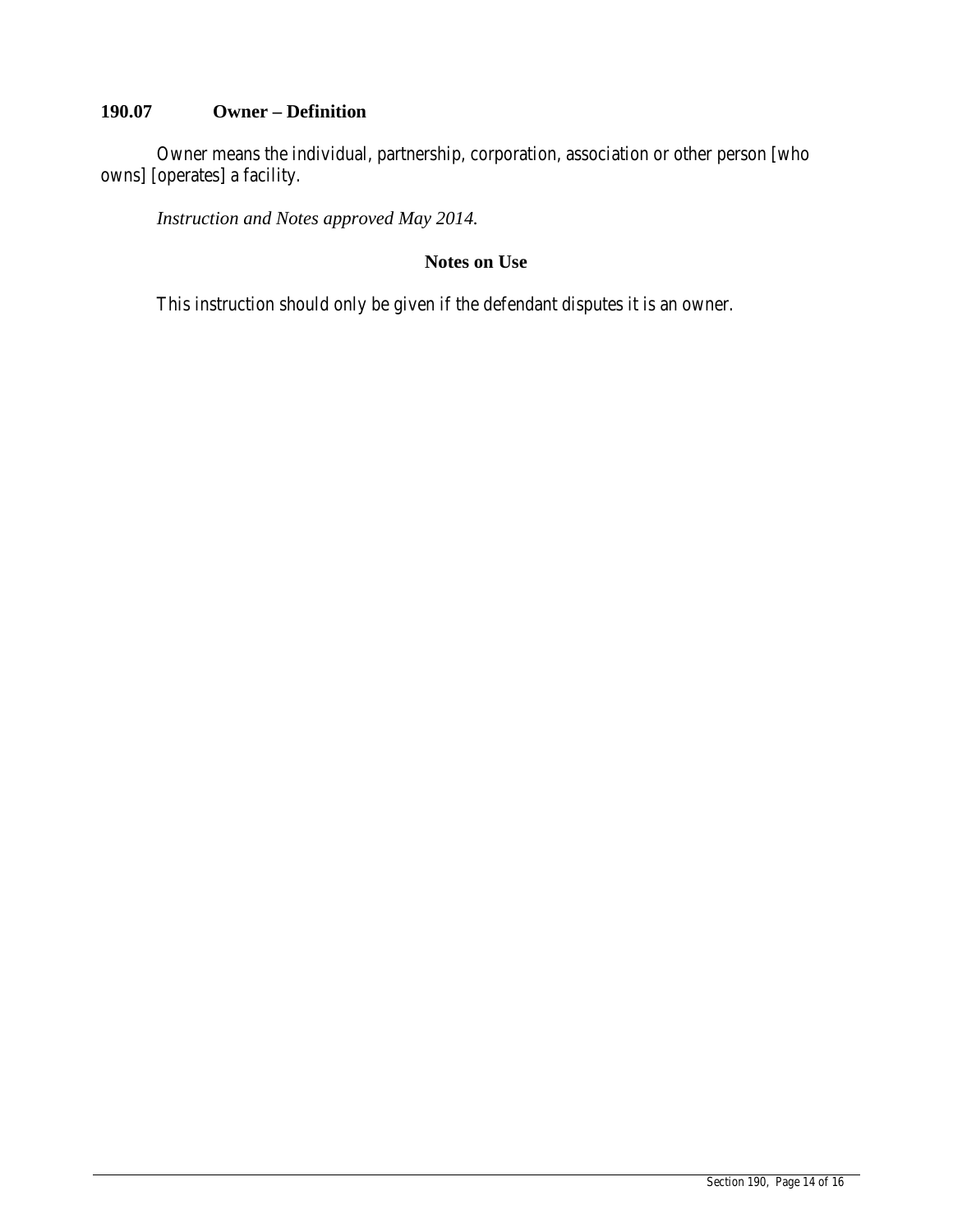## **190.08 No Issue as to Agency**

\_\_\_\_\_\_\_\_\_\_\_\_\_\_\_\_\_\_ was the agent of the defendant \_\_\_\_\_\_\_\_\_\_\_\_\_\_\_ at [and before] Agent's name [owner's] [licensee's] name

the time of this occurrence. Therefore any act or omission of the agent at that time was in law the act or omission of the defendant

[owner's] [licensee's] name

*Instruction, Notes and Comment approved May 2014.*

## **Notes on Use**

This instruction should only be used when there is no issue as to agency. If the defendant disputes agency, the Committee is of the opinion that a modified version of IPI 50.04 should be utilized. Specifically, it is the Committee's position that because the Nursing Home Care Act provides that owners and/or licensees are liable for all negligent and intentional acts of their agents without stating any limitation, requiring proof that the agent was acting within the scope of his or her authority is not required.

### **Comment**

The language of 213 ILCS 45/3-601 provides that owners and/or licensees are liable "for any intentional or negligent act or omission of their agents or employees which injures the resident." Because the Act places no limitation on this liability, the Committee's position is that IPI 50.04 should be modified to remove the requirement that the agent or employee was acting within the scope of authority. For the same reason, the Committee's position is that IPI 50.06 should not be used in these cases.